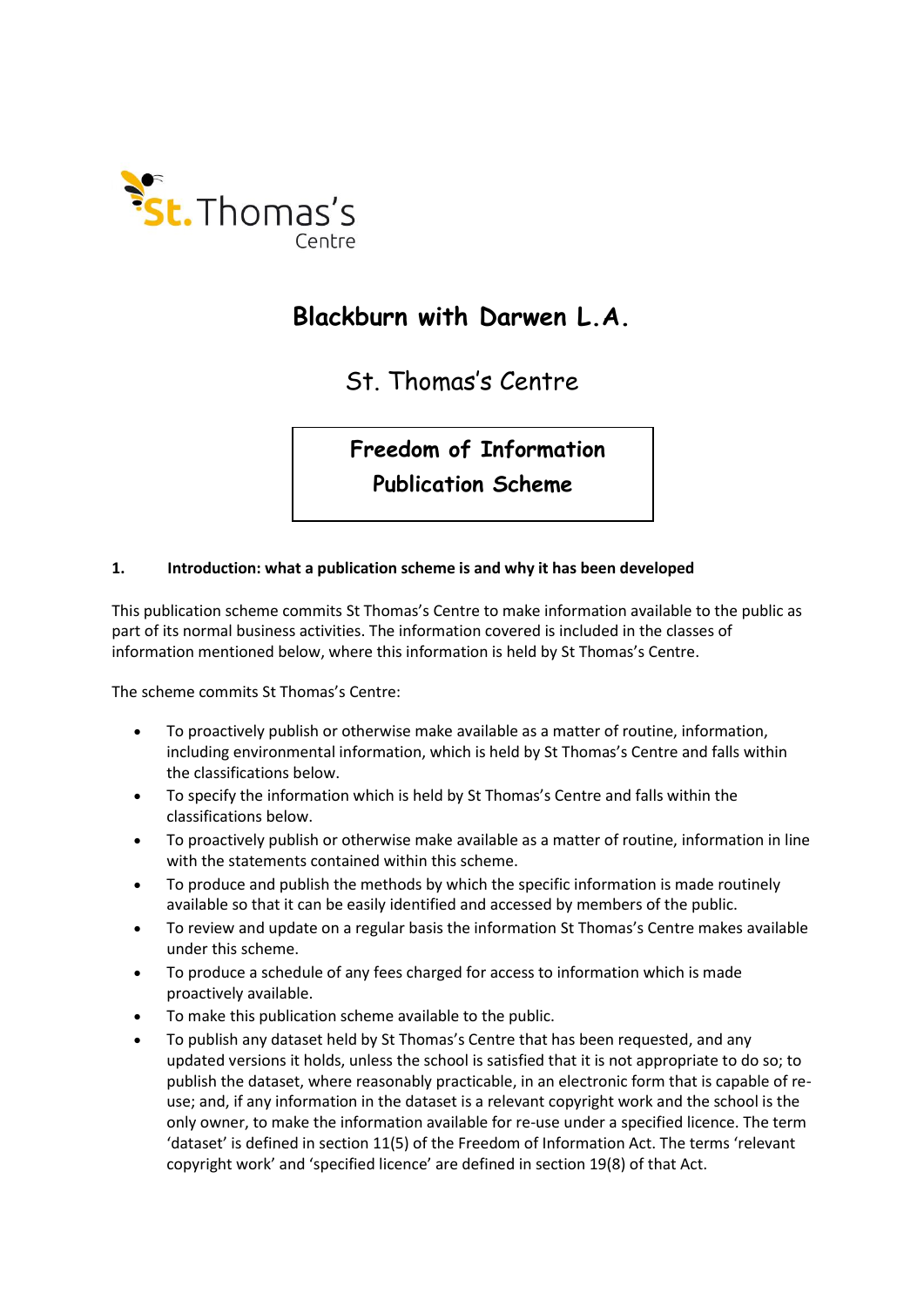#### **2. Classes of information**

#### **2.1 Who we are and what we do.**

Organisational information, locations and contacts, constitutional and legal governance.

#### **2.2 What we spend and how we spend it.**

Financial information relating to projected and actual income and expenditure, tendering, procurement and contracts.

# **2.3 What our priorities are and how we are doing.**

Strategy and performance information, plans, assessments, inspections and reviews.

# **2.4 How we make decisions.**

Policy proposals and decisions. Decision making processes, internal criteria and procedures, consultations.

#### **2.5 Our policies and procedures.**

Current written protocols for delivering our functions and responsibilities.

# **2.6 Lists and registers.**

Information held in registers required by law and other lists and registers relating to the functions of the authority.

# **2.7 The services we offer.**

Advice and guidance, booklets and leaflets, transactions and media releases. A description of the services offered.

The classes of information will not generally include:

- Information the disclosure of which is prevented by law, or exempt under the Freedom of Information Act, or is otherwise properly considered to be protected from disclosure.
- Information in draft form.
- Information that is no longer readily available as it is contained in files that have been placed in archive storage, or is difficult to access for similar reasons.

# **3 The method by which information published under this scheme will be made available**

St Thomas's Centre will indicate clearly to the public what information is covered by this scheme and how it can be obtained.

Where it is within the capability of St Thomas's Centre, information will be provided on our website. Where it is impracticable to make information available on a website or when an individual does not wish to access the information by the website, we will indicate how information can be obtained by other means and provide it by those means.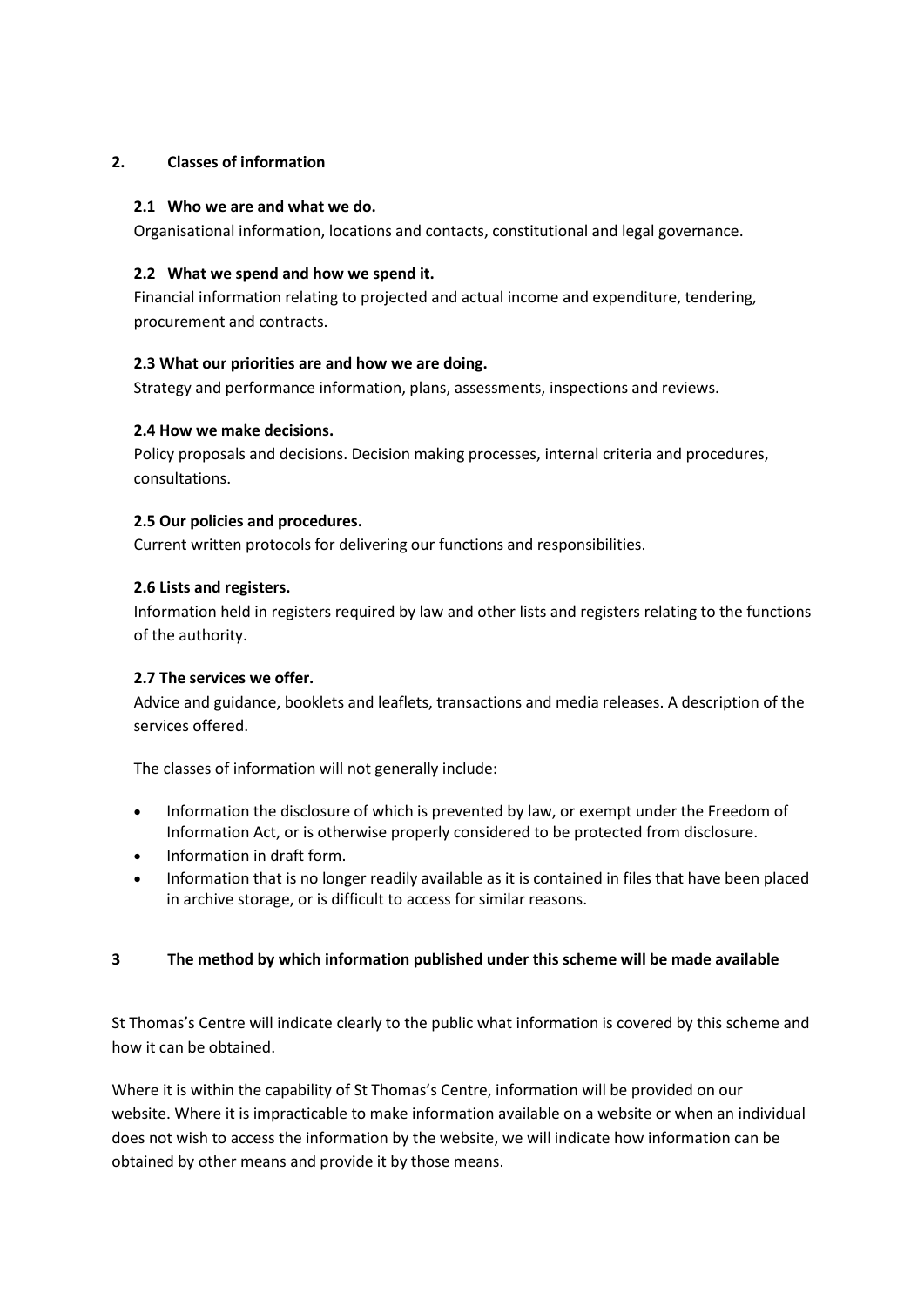In exceptional circumstances, some information may be available only by viewing in person. Where this manner is specified, contact details will be provided. An appointment to view the information will be arranged within a reasonable timescale.

Information will be provided in the language in which it is held or in such other language that is legally required. Where an authority is legally required to translate any information, it will do so.

Obligations under disability and discrimination legislation and any other legislation to provide information in other forms and formats will be adhered to when providing information in accordance with this scheme.

# **4. Charges which may be made for information published under this scheme**

The purpose of this scheme is to make the maximum amount of information readily available at minimum inconvenience and cost to the public. Charges made by the school for routinely published material will be justified and transparent and kept to a minimum.

Material which is published and accessed on a website will be provided free of charge.

Charges may be made for information subject to a charging regime specified by Parliament.

Charges may be made for actual disbursements incurred such as:

- photocopying
- postage and packaging
- the costs directly incurred as a result of viewing information

Charges may also be made for information provided under this scheme where they are legally authorised, they are in all the circumstances, including the general principles of the right of access to information held by public authorities, justified and are in accordance with a published schedule or schedules of fees which is readily available to the public.

Charges may also be made for making datasets (or parts of datasets) that are relevant copyright works available for re-use. These charges will be in accordance with either regulations made under section 11B of the Freedom of Information Act or other enactments.

If a charge is to be made, confirmation of the payment due will be given before the information is provided. Payment may be requested prior to provision of the information.

#### **5. Written requests**

Information held by a public authority that is not published under this scheme can be requested in writing, when its provision will be considered in accordance with the provisions of the Freedom of Information Act.

#### **6. Contact details**